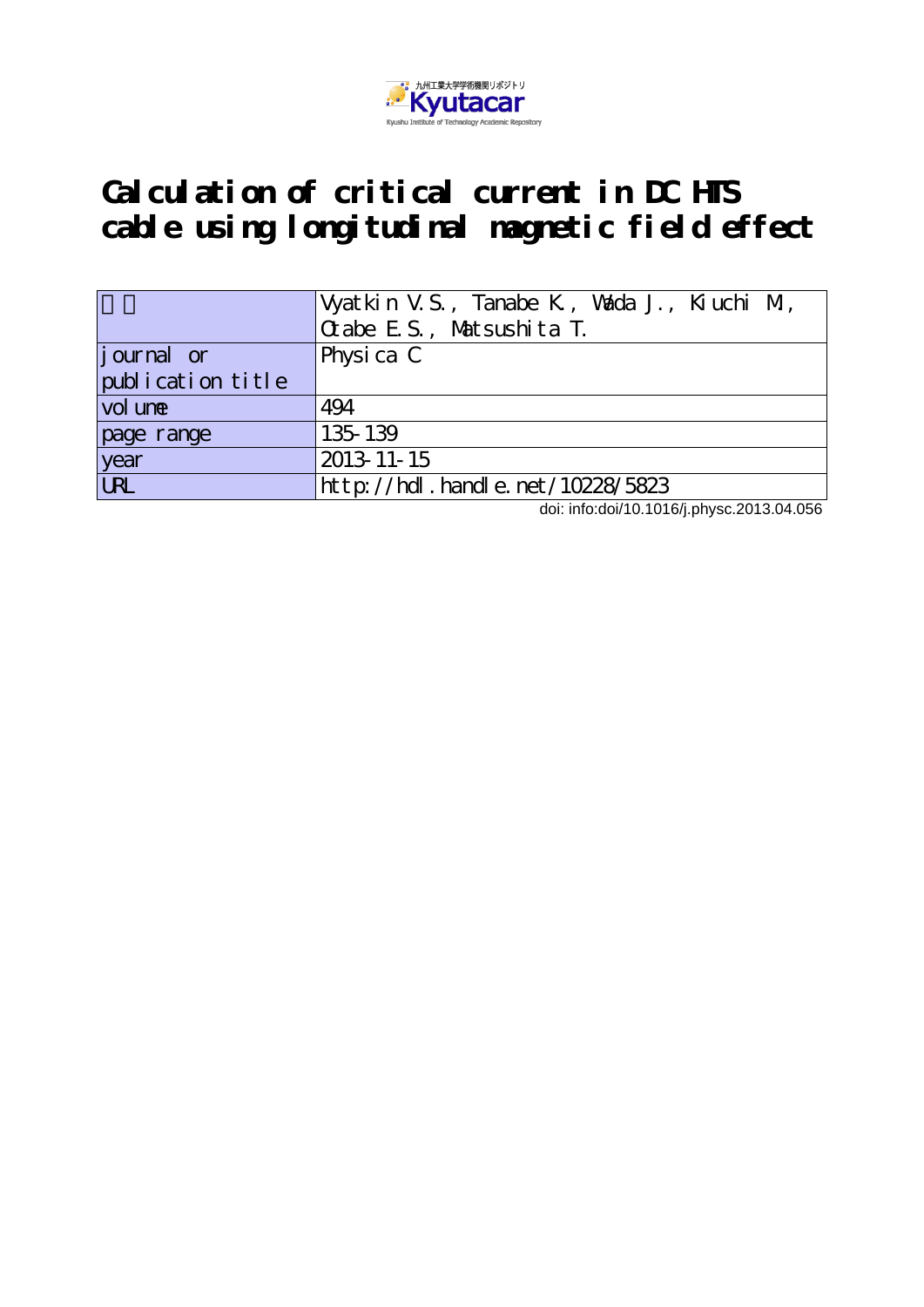### ISS2012

## Calculation of critical current in DC HTS cable using longitudinal magnetic field effect

V. S. Vyatkin<sup>a\*</sup>, K. Tanabe<sup>a</sup>, J. Wada<sup>a</sup>, M. Kiuchi<sup>a</sup>, E. S. Otabe<sup>a</sup>, T. Matsushita<sup>a</sup>

*<sup>a</sup>Faculty of Computer Science and Systems Engineering, Kyushu Institute of Technology, 680—4 Kawazu, Iizuka, Fukuoka 820—8502, Japan* 

#### **Abstract**

It is known from experimental data that the critical current for the superconducting wires in case of longitudinal magnetic field is higher than that in perpendicular magnetic field. This property may be useful for designing of DC superconducting cables. In this paper, we proposed the calculation of current carrying capacity for a new DC superconducting cable in which the transport current flowing in the outer conductors applies a longitudinal magnetic field for inner conductors. The critical current of the cable is calculated by the iteration method, and the optimal design of the multilayer cable is found. The comparing of efficiency between the force free cables and conventional superconducting cables is also discussed. It is found that the efficiency of the cable with 10 layers increases up to 13% compared with conventional cables.

© 2013 Published by Elsevier Ltd. Selection and/or peer-review under responsibility of ISS Program Committee.

*Keywords*: Force-free cable; longitudinal magnetic field; carrying current capacity; cuprate high temperature superconductor DC transmission cable

#### **1. Introduction**

The effect of increasing of critical current of superconductors in the longitudinal external magnetic field was founded almost 50 years ago. Critical current density of Nb-Ti wire shows several 10 times larger value compared with transverse magnetic field [1]-[3]. The increasing of critical current causes due to a force free (FF) configuration of magnetic field (*B*) and current (*J*) in the superconductor in longitudinal magnetic field as [4]-[5],

$$
\vec{J} \times \vec{B} = 0 \tag{1}
$$

This condition takes place when the magnetic field and the current are parallel each other. When the external magnetic field and the current apply parallel to the wide surface of the superconducting slab with thickness *d* along *z*-axis, the angle *θ* between *z*-axis and the external magnetic field linearly decreases from the surface to inner part of the superconductor as,

$$
\theta = \theta_s - \alpha_f y, \qquad 0 \le y \le \theta_s / \alpha_f, \tag{2}
$$

$$
\theta = 0, \qquad \theta_s / \alpha_f \le y \le d,\tag{3}
$$

where  $\alpha_f$  is a constant,  $\theta_s$  is the angle between the current and the magnetic field near the surface of the superconductor [6]. This distribution of the current in the superconductor provides the force free configuration, in which the current is parallel to the magnetic field in the superconductor. In this case, the critical current of the superconductor will be maximal.

The theoretical calculation is performed for the current carrying capacity of the DC transmission cable with the continuous distribution of the angle between the current and the axis of the cable with perfect longitudinal magnetic

<sup>\*</sup>Corresponding author. Tel.:+81-948-29-7683; fax: +81-948-29-7683. *E-mail address*: vyatkin@aquarius10.cse.kyutech.ac.jp.

<sup>© 2015,</sup> Elsevier. Licensed under the Creative Commons Attribution-NonCommercial-NoDerivatives4.0 International

http://creativecommons.org/licenses/by-nc-nd/4.0/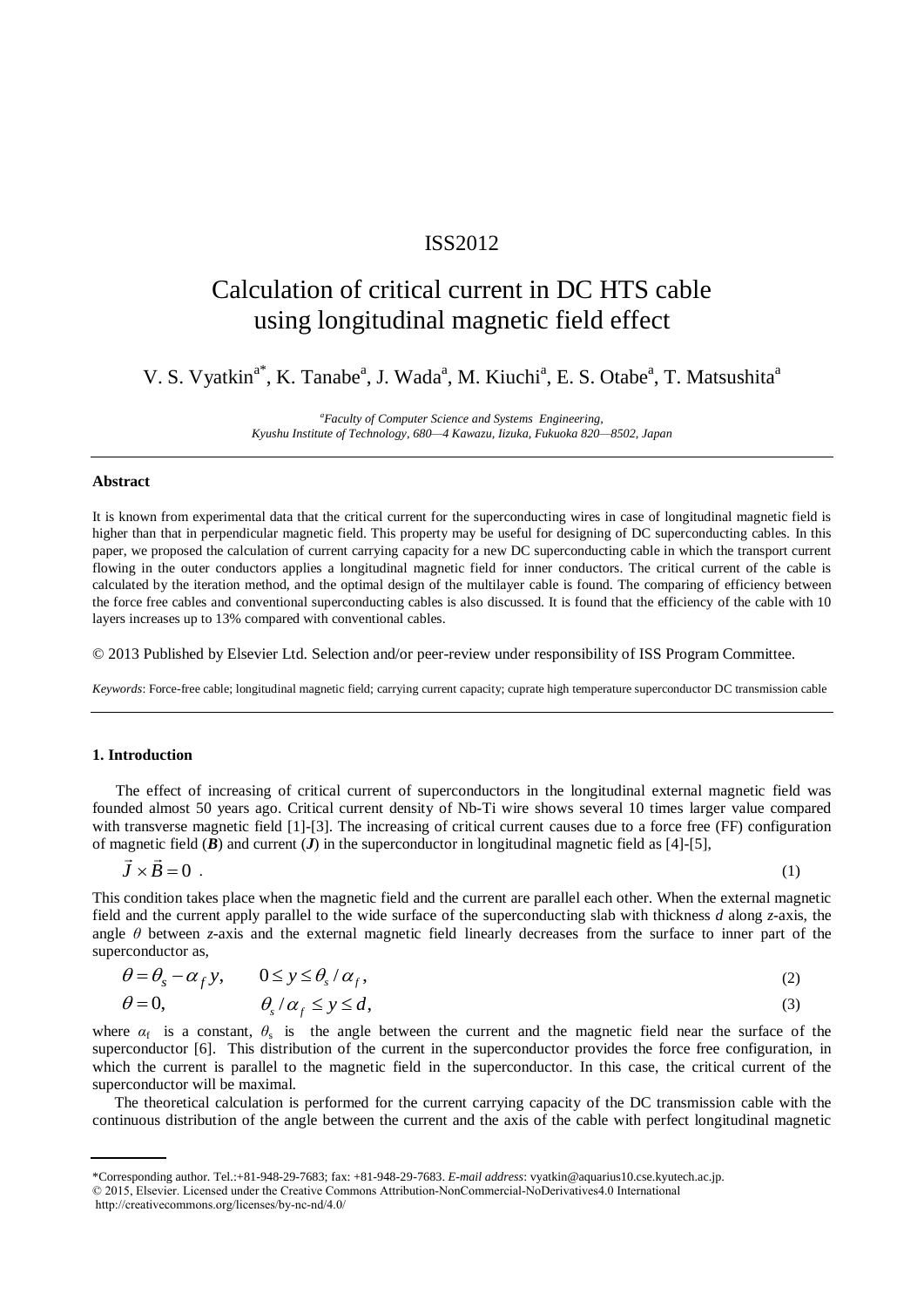field effect on each point of the cable [7]. It is found that the current carrying capacity drastically increases compared with conventional cable. However, the present stage of cuprate superconductors show complicated characteristics in critical current density in longitudinal magnetic field. Therefore it is necessary to perform the numerical calculation of real construction of the multilayer cable. The aim of this work is the calculation of the carrying current capacity of the model of a cable with longitudinal magnetic field effect.

#### **2. Model of DC transmission cable**

The construction of multilayer cuprate superconducting cable presents on Fig. 1. Inner layer of the cable is parallel to the axis of the cable ( $\theta_{\text{inn}} = 0^{\circ}$ ). Outer most layer has maximal inclination ( $\theta_N =$ *θ*max). The distribution of the tape angles between inner and outer layers is linear.

It is necessary to know the dependence of the critical current density vs. the magnetic field and the angle between the superconducting tape and the magnetic field, for the calculation of the current carrying capacity of the cable. In this work, the linear dependence of the critical current vs. the external magnetic field is assumed. It was used the same dependences of the engineering critical current densities in the longitudinal and the transverse magnetic field of the superconducting tape to compare the results of present calculation with the previous work [7]. It is chosen the linear angular dependence for intermediate angles in this work. The critical current density *J* is given by



Fig. 1. Structure of multilayer cable designed for force free configuration of current and magnetic field.

magnetic field and the angular dependence for the engineering  
critical current density J is given by  

$$
J\left(B, \theta_{B_{\Sigma}, j}\right) = \alpha + \left[\beta_{\parallel} + \left(\beta_{\perp} - \beta_{\parallel}\right) \cdot \frac{\left|\theta_{B_{\Sigma}, j}\right|}{\pi/2}\right] \cdot B,
$$
(4)

Where  $\theta_{B\Sigma j}$  is the angle between the current and the magnetic field.  $\alpha = 5 \times 10^8$  A/m<sup>2</sup>,  $\beta_{\parallel} = 6 \times 10^8$  A/m<sup>2</sup>  $\beta_{\perp} = -4$  $\times$  10<sup>8</sup> A/m<sup>2</sup> are parameters.

It is considered the multilayer cable containing *N+*1 layers of superconducting tapes to create the model of cable (numbering of layers,  $i = 0$ ). The inner radius of the superconducting cylinder is  $R_0 = 20$  mm. The thickness of the superconducting layer is  $d = 0.1$  mm. The radius of *i*-th layer is  $R_i = R_0 + d\hat{i}$ .

Because the layers act as the hollow cylinders with the axial and the azimuthal components of the current, it means that the current in *k*-th internal layer induces the azimuthal magnetic field to outer layers, and is given by

$$
B_{i,k,in} = \frac{\mu_0 \cdot I_k \cdot \cos(\theta_k)}{2 \cdot \pi \cdot R_i},
$$
\n(5)

where  $I_k$  is the summation of all currents in *k*-th layer tapes,  $R_i$  is the radius of *i*-th layer,  $\theta_k$  is the angle between the direction of the current flow in the tapes of *k*-th layer and the axis of cable.

On the other hand, the azimuthal component of the current in *k*-th layer induces axial magnetic field to *i*-th layer, and is given by

$$
B_{i,k,out} = \frac{\mu_0 \cdot I_k \cdot \sin(\theta_k)}{2 \cdot \pi \cdot R_k} \cdot \tan(\theta_k),
$$
\n(6)

where  $R_k$  is the radius of *k*-th layer.

The magnetic field in the *i*-th layer  $B_{i,\Sigma}$  is the combination of the magnetic field from inner layer  $B_{i,\text{in},\Sigma}$  and the magnetic field from outer layer  $B_{i,out, \Sigma}$  and is given by

$$
B_{i,m,\Sigma} = \sum_{k=0}^{i-1} \frac{\mu_0 \cdot I_k \cdot \cos(\theta_k)}{2 \cdot \pi \cdot R_i},\tag{7}
$$

$$
B_{i,out,\Sigma} = \sum_{k=i+1}^{N} \frac{\mu_0 \cdot I_k \cdot \sin(\theta_k)}{2 \cdot \pi \cdot R_k} \cdot \tan(\theta_k),
$$
\n(8)

$$
B_{i,\Sigma} = \sqrt{\left(B_{i,in,\Sigma}\right)^{2} + \left(B_{i,out,\Sigma}\right)^{2}},
$$
\n(9)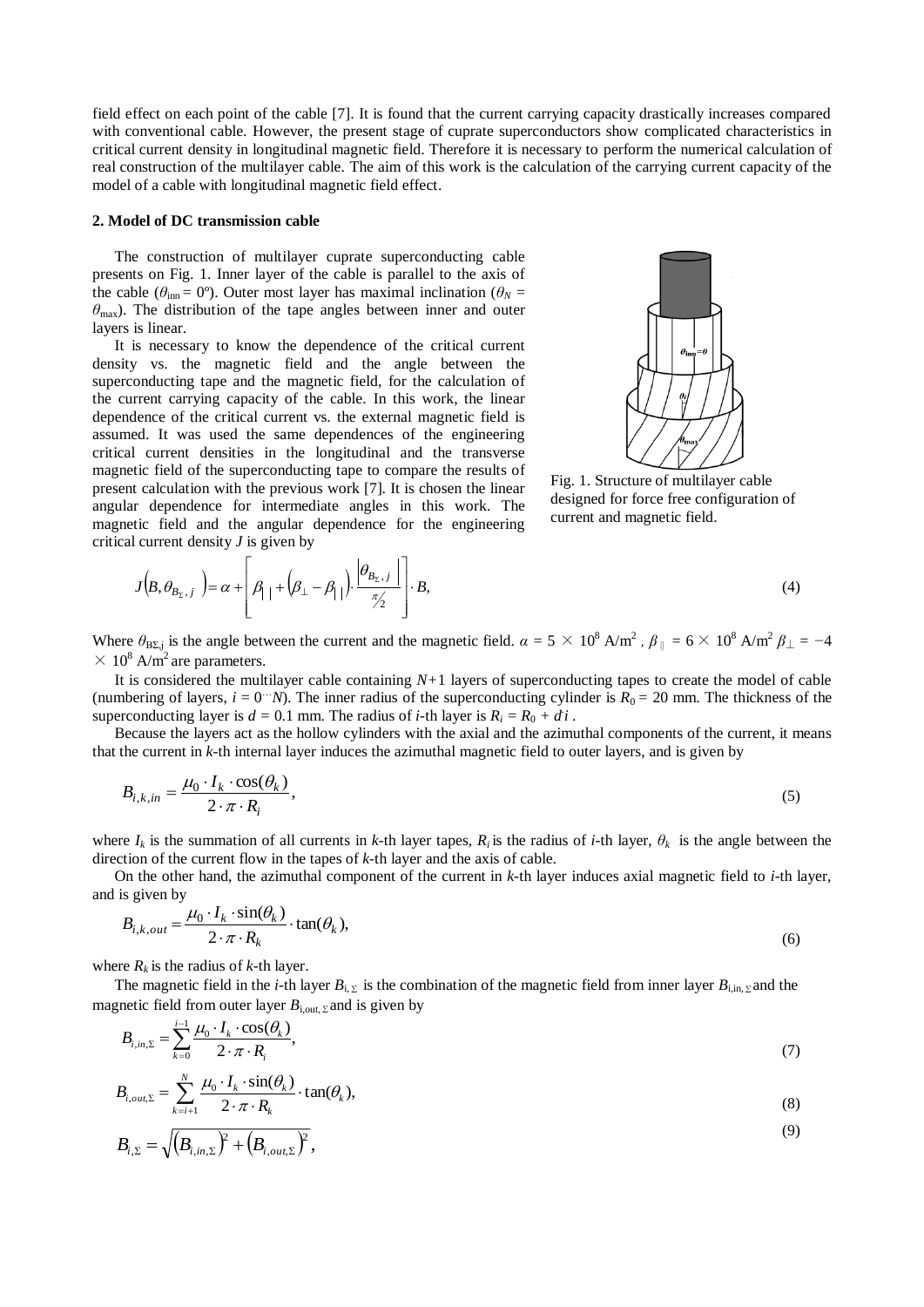The angle between the current in the *i*-th layer and the magnetic field acting to the *i*-th layer is given by

$$
\theta_{Bi\Sigma, li} = \theta_i - \arctan\left(\frac{B_{i,in,\Sigma}}{B_{i,out,\Sigma}}\right) = \theta_i - \arccos\left(\frac{B_{i,out,\Sigma}}{B_{i,\Sigma}}\right).
$$
\n(10)

The critical current in *i*-th layer can be estimated from the critical current density in *i*-th layer  $J_i$  given by Eq. (4) and magnetic fields given by Eqs. (5)—(8) as

$$
I_i = J_i \cdot 2 \cdot \pi \cdot R_i \cdot d \cdot \cos(\theta_i)
$$
\n(11)

The current carrying capacity  $I_t$  is the summation of the critical current at each layer given by Eq.  $(11)$ . Each critical current can be numerically calculated by the iteration method. The real amount of iteration during the calculation was up to 100, and the value of total inaccuracy was less than  $10^{-6} A/m^2$  for critical current density.

#### **3. Results and discussion**

The aim of this work is finding the optimal configuration of the cable. Fig. 2(a) shows the angle of the maximal inclination of the outer layer,  $\theta_{\text{max}}$ , dependence of the current carrying capacity for the cable with 7-layers without external magnetic field,  $B_{ext} = 0$  T. Top curve in Fig. 2(a) shows the result that angles between layers and cable axis are linearly increased as a function of the number of layer from inner part to outer part of the cable. It is found that the current carrying capacity has the optimal construction of the cable when *θ*<sub>max</sub> is near 55°. It should be noted that the each angle between current of each layer and local magnetic field is not 0<sup>o</sup> except of  $\theta_{\text{max}} = 90^{\circ}$ , while the transport current of outer layer becomes small.



Fig. 2. (a) The dependences of current carrying capacity for 7-layers cable vs. maximal inclination of outer layer *θ*max. Top curve for the cable with linear distribution of tape angles from *θ* = 0º for inner layer and linear distribution up to  $\theta_{\text{max}}$  for outer layer. Second curve for the cable with linear distribution of tape angles from first step of inclination  $\theta_1$  up to  $\theta_{\text{max}}$  (also 7 layers). Lower curve represents for the cable in which the inclinations for all layers are  $\theta_{\text{max}}$ . (b) The dependence of critical current for 7-layers cable under different longitudinal magnetic field.

The practical realization of the cable with inner layer parallel to the axis is difficult, because this cable is not possible to bend. Second curve in Fig. 2(a) shows the result that the first layer has angle of  $\theta_1$  to solve this problem. The value of maximal current carrying capacity in this case decreases about 0.5% comparing with top curve. It means that it is possible to omit the first inner layer which is parallel to the axis of the cable without large decrease of total current carrying capacity.

Next task of this work, the characteristics of force free cable is comparing with characteristics of conventional superconducting cables. The current carrying capacity  $I_t$  of the same  $7$ -layer cable with the same inclination of layers *θ*max for the all layers is calculated as shown in lower curve in Fig. 2(a). The maximal current carrying capacity of this cable is less than that of the same force free cable about 4.2%.